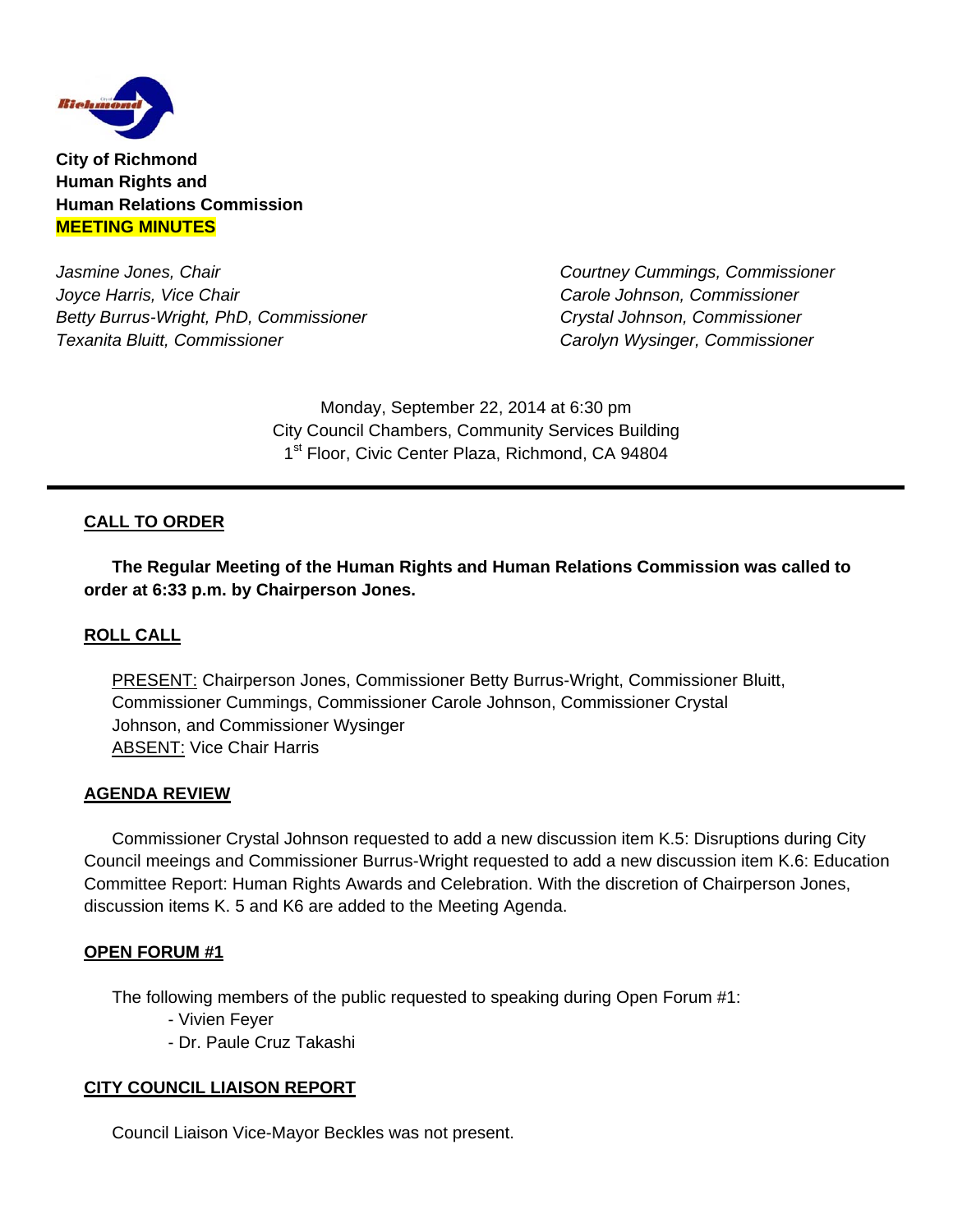### **COMMISSIONERS' REPORTS**

 Commissioner Cummings reported that the Native Indian Day will be observed on Friday, September 26, 2014.

 Commissioner Burrus-Wright attended a workshop in Berkeley on Militarization of the Police with former Chair Vivien Feyer. She also reported that tabling at LEAP's Anniversary event was a success.

 Commissioner Bluitt reported that she is volunteering at John F. Kennedy High School with WriterCoach.

### **CHAIR'S REPORT**

Chairperson Jones condemned the militarization of police forces and police response to events taken place in Ferguson. She also shared her projects at Black Organizing Project that address police and community relations.

### **STAFF REPORTS**

 Mr. Jenkins reported that Mr. Patrick Lynch has left the City for other employment opportunity and welcomed Ms. Debra Vaca, who will be staffing the Commission. He also invited the Commissioners to watch the documentary series on the Roosevelts.

### **DISCUSSION ITEMS**

### **K.1 COMMITTEE REPORT: CULTURE OF PEACE (25 MINUTES)**

HEAR REPORT FROM THE OFFICE OF NEIGHBORHOOD SAFETY (ONS) Invited Speaker: Devone Boggan, Director ONS *Chairperson Jones* 

Mr. Boggan shared that he's happy to update the Commission on what the ONS has been doing in the last several months. He also shared that he will be serving as the Head of the Richmond Recreation Department. Mr. Boggan took his time to introduce the ONS and its staff, different programs and strategies employed to reach their mission, and lastly, he allocated time to answer questions from the Commissioners. Mr. Boggan extensively reported on the successes of ONS' Fellowship program which is established to empower men to change their lives over a 18-month course. Furthermore, Mr. Boggan reported that ONS has received an offer to participate in a film which will cover the inner workings of the ONS and its successful programs.

 After Mr. Boggan's presentation, the following members of the public spoke on this item: Cordell Hindler presented a poem by Mayo Angelou and recommended that more young people should be involved in solving community issues.

Vivien Feyer spoke in regards to the recent officer involved shooting in the community and spoke on the need for law enforcement training.

 The HRHRC thanked Mr. Devone Boggan for his presentation and invited him back to report in couple of months. In addition, the HRHRC expressed its interest in furthering its current collaborations with the ONS.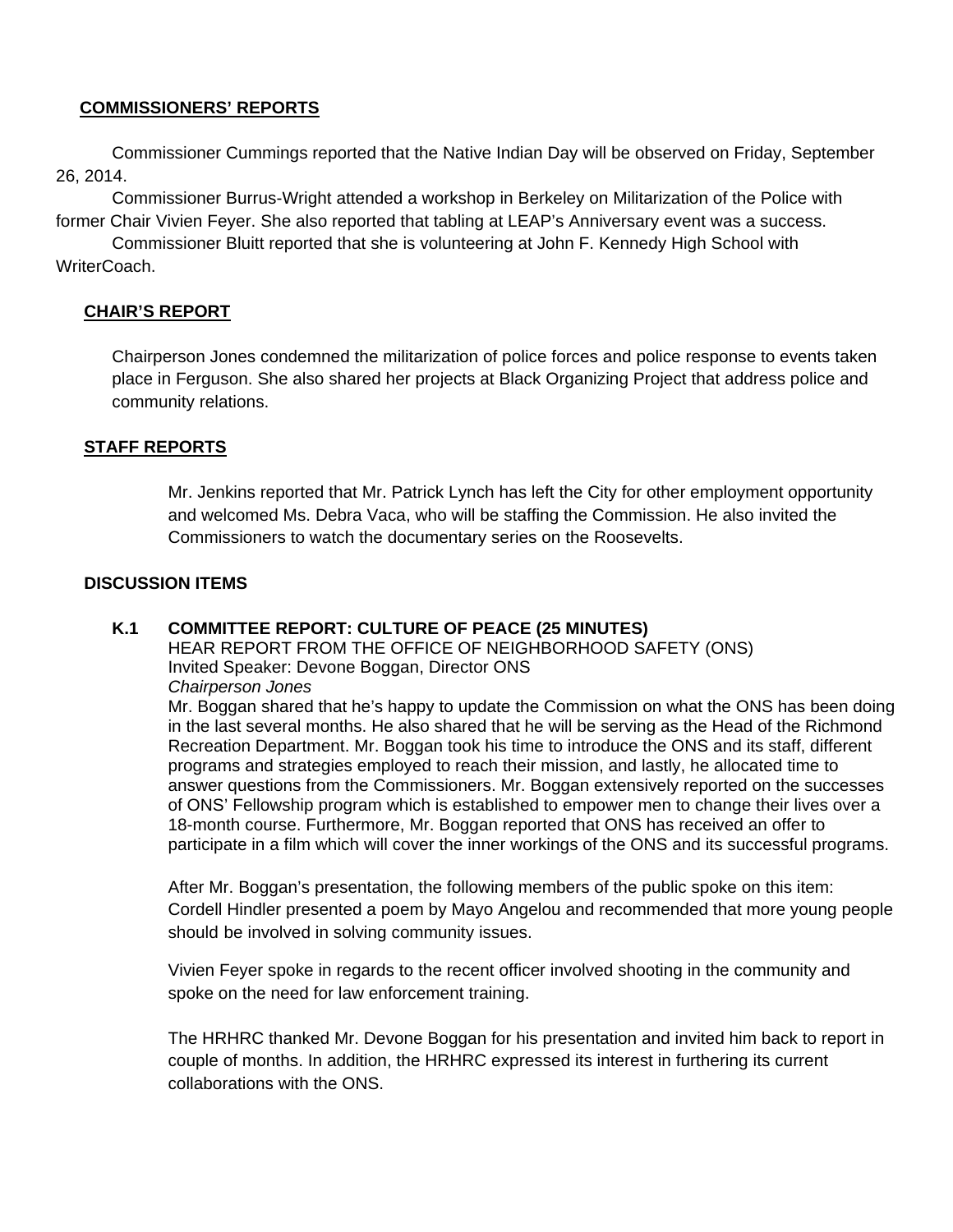# **K.2 COLLABORATING AND NETWORKING WITH OTHER HUMAN RELATIONS COMMISSIONS (25 MINTUES)**

 HEAR AND DISCUSS RECOMMENDATION Invited Speaker: Ann Noel, CAHRO

*Chairperson Jones* 

 Chairperson Jones invited Ms. Ann Noel to introduce and speak on this item. Ms. Noel provided the Commission with possible opportunities to get involved on the state level. And she invited the Commission to attend several upcoming events that the California Association of Human Relations Organizations (CAHRO) holding on November  $7<sup>th</sup>$  and November 20<sup>th</sup>. In addition, she shared some of the best practices of other HRCs. She recommended the HRHRC to connect with the San Francisco and Sonoma County HRCs.

# **K.3 HRHRC RESOLUTIONS FROM 2013 – 2014 (25 MINUTES)**

HEAR UPDATES AND FOLLOW THROUGH ON PASSED HRHRC RESOLUTIONS *Chairperson Jones* 

Chairperson Jones framed the item. This items is to be heard in the second HRHRC Retreat. *Continued to November 17, 2014.* 

#### **K.4 FIRST ANNUAL BAY AREA ASSEMBLY OF HUMAN RIGHTS COMMISSIONS** DISCUSS COMMISSION'S PARTICIPATION

 *Chairperson Jones, Commissioner Wysinger and Commissioner Carole Johnson*  The Richmond HRHRC received an invitation to participate in the First Annual Convening of the Bay Area HRCs on September 29<sup>th</sup> hosted by the Marin County Human Rights Commission. Topics will include Human Trafficking, Affirmative Action and future collaboration. The following commissioners are interested to attend: Chairperson Jones, Commissioners Carole Johnson and Wysinger. Chairperson Jones requested staff to register those Commissioners who are interested.

# **K.5 DISRUPTIONS DURING CITY COUNCIL MEETINGS**

### *Commissioner Crystal Johnson*

This item was requested to be added to the Agenda by Commissioner Crystal Johnson. Commissioner Crystal Johnson reported that the committee has not met up yet but members of the group have agreed to convene in the upcoming weeks.

## **K.6 COMMITTEE REPORT: EDUCATION AND OUTREACH**

*Commissioner Burrus-Wright and Vice Chair Harris* 

This item was requested to be added to the Agenda by Commissioner Burrus-Wright. The Education Committee reported that its members are working on several initiatives. Upcoming events include: Human Rights Program on December 8, 2014 in the Council Chambers, Artistically Write and Speak Aloud in March 2015, Education Forum in September 2015 and Human Rights Awards and Celebration in December 2015.

## **K. 7 NOMINATIONS COMMITTEE**

With the disrection of the Chaiperson, this item was added to Agenda. Chairperson Jones appointed the following Commissioners to the Nominations Committee: Commissioner Burrus-Wright, Commissioner Carolyn Wysinger and Commissioner Crystal Johnson. The Nominations Committee is tasked to bring recommendations for 2015 Officers: Chair and Vice Chair.